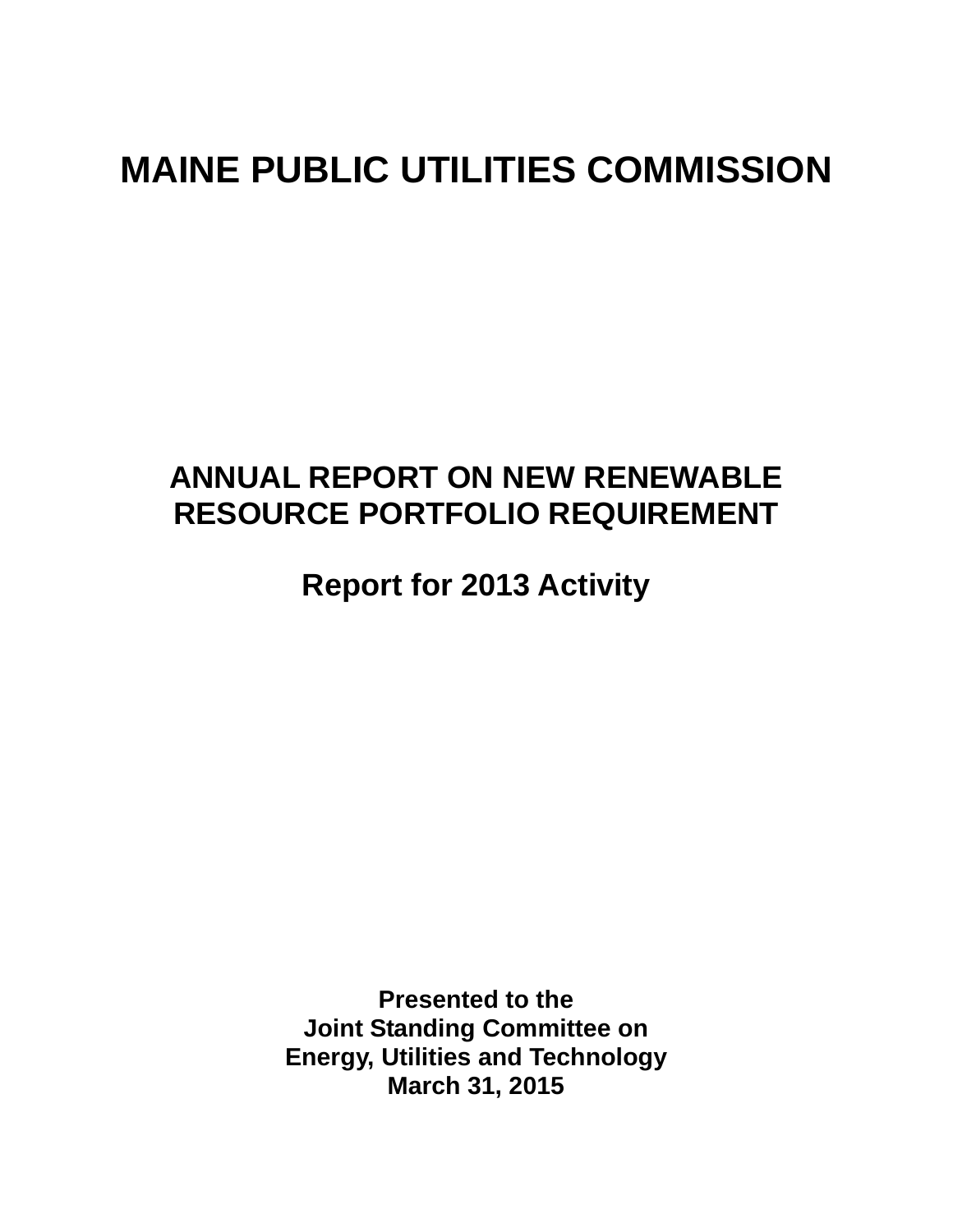# **TABLE OF CONTENTS**

| I.  |                    |                                                                              |  |  |  |  |  |
|-----|--------------------|------------------------------------------------------------------------------|--|--|--|--|--|
| Ш.  |                    |                                                                              |  |  |  |  |  |
|     | Α.                 | New Renewable Resource Portfolio Requirement (Class I)  3                    |  |  |  |  |  |
|     | B.                 |                                                                              |  |  |  |  |  |
|     | C.                 |                                                                              |  |  |  |  |  |
|     | D.                 |                                                                              |  |  |  |  |  |
| Ш.  |                    |                                                                              |  |  |  |  |  |
|     | Α.                 |                                                                              |  |  |  |  |  |
|     | <b>B.</b>          |                                                                              |  |  |  |  |  |
|     | $C_{\cdot}$        | New Renewable Portfolio Requirement (Class I); Resources and Cost            |  |  |  |  |  |
|     | D.                 | <b>Eligible Resource Portfolio Requirement (Class II); Resource and Cost</b> |  |  |  |  |  |
|     | Ε.                 |                                                                              |  |  |  |  |  |
|     | F.                 |                                                                              |  |  |  |  |  |
| IV. |                    |                                                                              |  |  |  |  |  |
| V.  | <b>ATTACHMENTS</b> |                                                                              |  |  |  |  |  |

1. Generation Facilities Certified by the Commission as Class I New Renewable Resource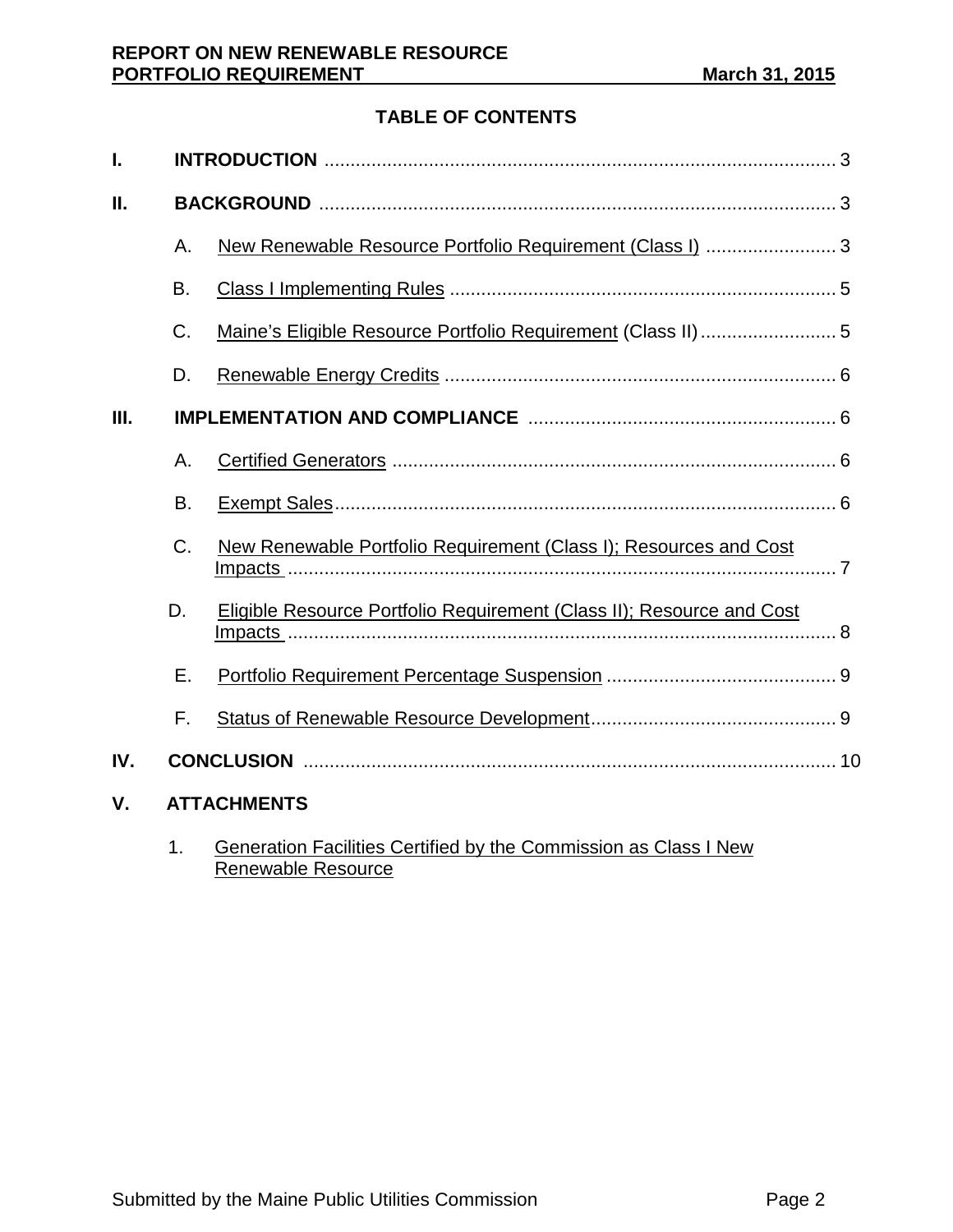#### **I. INTRODUCTION**

During its 2007 session, the Legislature enacted an Act to Stimulate Demand for Renewable Energy  $(Act)$ .<sup>[1](#page-2-0)</sup> The Act added a mandate that specified percentages of electricity that supply Maine's consumers come from "new" renewable resources. Generally, new renewable resources are renewable facilities that have an in-service date, resumed operation or were refurbished after September 1, 2005. The percentage requirement began at one percent in 2008 and increases in annual one percentage point increments to ten percent in 2017 and remains at ten percent thereafter, unless the Commission suspends the requirement pursuant to the provisions of the Act.

The Act contains an annual reporting requirement on the status of Class I renewable resource development and compliance with the portfolio requirement. The reporting provision specifies:

Annual Reports. No later than March 31, 2008 and annually thereafter, the Commission shall submit a report regarding the status of new renewable capacity resources in the State and New England, and compliance with the portfolio requirement required by this section to the joint standing committee of the Legislature having jurisdiction over utilities and energy matters. The report shall include, but is not limited to, a description of new renewable capacity resources available to meet the portfolio requirement required by this section, documentation of the loss of any existing renewable generation capacity in the State, the status of implementation of the new renewable resources portfolio requirement, including any suspensions pursuant to subsection D, and recommendations to stimulate investment in new renewable resources.

The Commission hereby submits its report to the Energy, Utilities and Technology Committee to describe the status of Maine's new renewable resource portfolio requirement. The Commission notes that this report is based on the most recently filed Competitive Electricity Provider (CEP) annual compliance reports, which were filed in July 2014 for calendar year 2013. Therefore, this report generally presents information on implementation and compliance with the portfolio requirement for calendar year 2013.

#### **II. BACKGROUND**

#### A. New Renewable Resource Portfolio Requirement (Class I)

As stated above, the new renewable resource portfolio requirement, referred to as Class  $I^2$  $I^2$  requires that specified percentages of electricity that supply

<span id="page-2-1"></span><span id="page-2-0"></span><sup>&</sup>lt;sup>1</sup> P.L. 2007, ch. 403 (codified at 35-A M.R.S. § 3210(3-A)).<br><sup>2</sup> The "new" renewable resource requirement was designated as Class I in the Commission's implementing rules (Chapter 311) because the requirement is similar to portfolio requirements in other New England states that are referred to as "Class I." Maine's pre-existing "eligible" resource portfolio requirement is designated as Class II.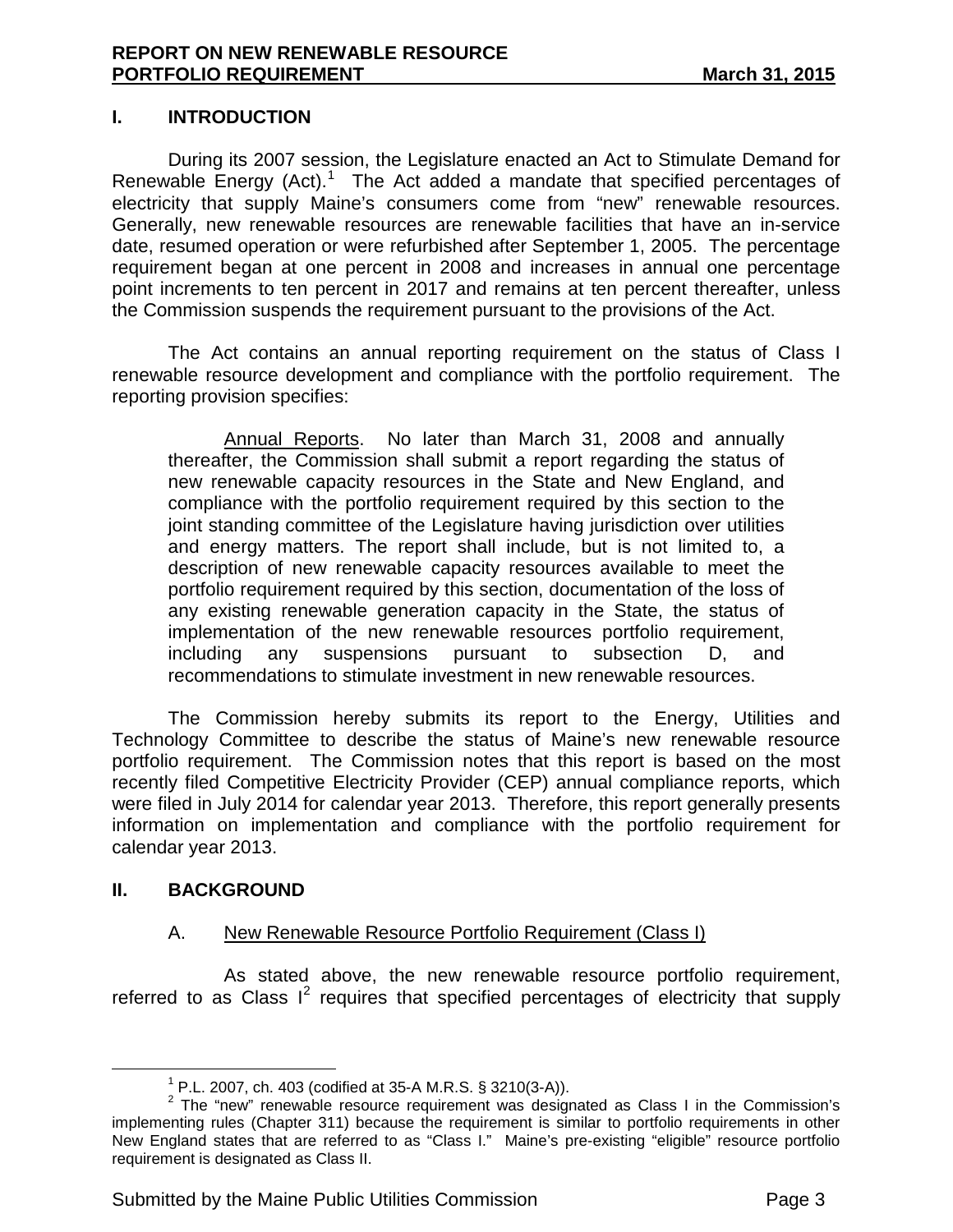Maine's consumers come from "new" renewable resources.<sup>[3](#page-3-0)</sup> The percentage requirement began at one percent in 2008 and increases in annual one percentage point increments to ten percent in 2017 and remains at ten percent thereafter. The Act specifies the resource type, capacity limit and the vintage requirements for the new renewable resource requirement. As specified in the Act, a new renewable resource used to satisfy the Class I portfolio requirement must be of the following types:

- fuel cells;
- $\blacksquare$  tidal power;
- solar arrays and installations;
- wind power installations;
- **qeothermal installations;**
- hydroelectric generators that meet all state and federal fish passage requirement; or
- biomass generators, including generators fueled by landfill gas.

In addition, except for wind power installations, the generating resource must not have a nameplate capacity that exceeds 100 MW. Moreover, the resource must satisfy one of four vintage requirements. These are:

- 1) Renewable capacity with an in-service date after September 1, 2005;
- 2) Renewable capacity that has been added to an existing facility after September 1, 2005;
- 3) Renewable capacity that has not operated for two years or was not recognized as a capacity resource by the New England Independent System Operator (ISO-NE) or the Northern Maine Independent System Administrator (NMISA) and has resumed operation or has been recognized by the ISO-NE or NMISA after September 1, 2005; and
- 4) Renewable capacity that has been refurbished after September 1, 2005 and is operating beyond its useful life or employing an alternate technology that significantly increases the efficiency of the generation process.

The Act also includes an "alternative compliance mechanism" (ACM) that allows suppliers to pay specified amounts into the Energy Efficiency and Renewable Resource Fund<sup>[4](#page-3-1)</sup> in lieu of compliance with the new renewable resource portfolio requirement, and states that the Commission shall set the alternative compliance payment rate in its implementing rules. In addition, the Act allows the Commission to suspend scheduled percentage increases in the portfolio requirement if it finds that investment in new renewable resources has not been sufficient for suppliers to satisfy the requirement, the requirement has burdened electricity customers without providing

<span id="page-3-0"></span> $3$  Contracts or standard offer arrangements that pre-date the effective date of the Act, 35-A M.R.S.§ 3210(3-A)(D), and sales to qualified Pine Tree Development Zone businesses, 35-A M.R.S. §<br>3210-B(4), are exempt from the portfolio requirement.

<span id="page-3-1"></span> $4$  The Energy Efficiency and Renewable Resource Fund was established to fund research, development and demonstration projects related to energy technologies. 35-A M.R.S. § 10121.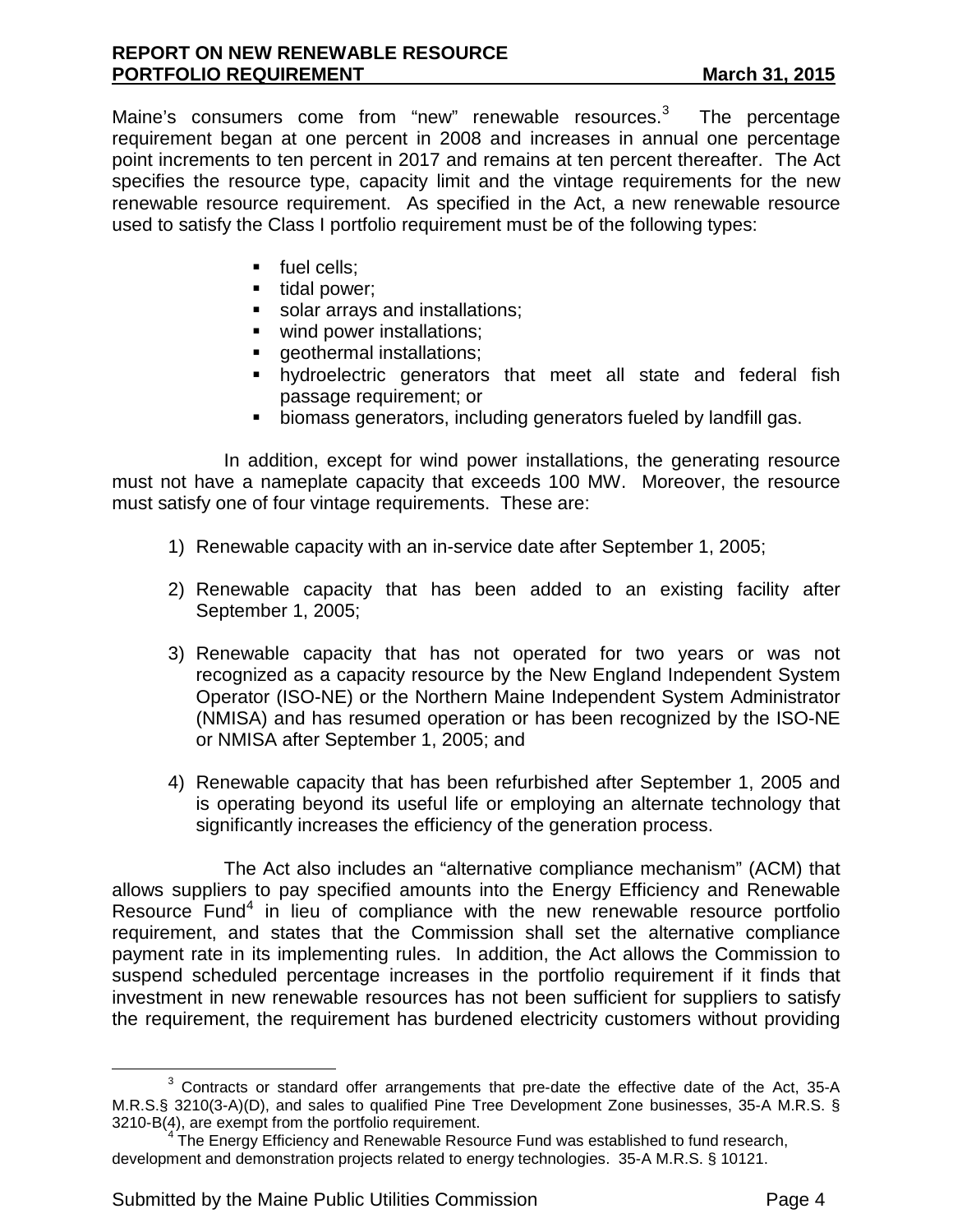the benefits from new renewable resources or that there has been an over reliance on the ACM.

#### B. Class I Implementing Rules

As required by the Act, the Commission modified its portfolio requirement rule (Chapter 311) to implement the "new" renewable resource requirement.<sup>[5](#page-4-0)</sup> The implementing rules establish a certification process that requires generators to precertify facilities as a new renewable resource under the requirements of the rule and provide for a Commission determination of resource eligibility on a case-by-case basis.  $^6$  $^6$ The rule also specifies that the Commission may revoke a certification if there is a material change in circumstance that renders the generation facility ineligible as a new renewable resource. Under the rules, a generator does not have to be located in Maine to be eligible as long as its power is used to serve load in New England.

As required by the Act, the rules establish an ACM that allows suppliers to make a payment in lieu of compliance with the new renewable resource portfolio requirement.<sup>[7](#page-4-2)</sup> The rule established a base alternative compliance payment rate of \$57.12 per megawatt-hour (MWh) that is adjusted annually based on the Consumer Price Index. The alternative compliance payment rate in 2013 was \$65.28 per MWh.

Finally, the implementing rules allow suppliers to satisfy or "cure" a compliance deficiency in one calendar year during the following calendar year. This cure provision only applies if the supplier has satisfied at least two-thirds of its calendar year requirement. In addition, a supplier may "bank" any excess renewable credits in a calendar year for use in the next calendar year. However, a supplier may not use banked credits to satisfy more than one-third of the requirement in any year. $8$ 

#### C. Maine's Eligible Resource Portfolio Requirement (Class II)

Maine's original restructuring legislation, which became effective in March 2000, included a 30% eligible resource portfolio requirement. $9$  The eligible resource portfolio requirement, now referred to as Class II, mandated that each retail competitive electricity supplier meet at least 30% of its retail load in Maine from "eligible resources." Eligible resources are defined in statute as either renewable resources or efficient resources. Renewable resources are defined in statute as fuel cells, tidal power, solar arrays, wind power, geothermal installations, hydroelectric generators, biomass generators, and municipal solid waste facilities. Renewable resources may not exceed a production capacity of 100 megawatts. "Efficient" resources are cogeneration facilities that were constructed prior to 1997, meet a statutory efficient standard and may be fueled by fossil fuels.

<span id="page-4-4"></span><span id="page-4-3"></span><span id="page-4-2"></span><span id="page-4-1"></span><span id="page-4-0"></span><sup>5</sup> *Order Adopting Rule and Statement of Factual and Policy Basis,* Docket No. 2007-391 (Oct. 22,

 $6$  Chapter 311, § 3(B)(4).

 $7$  Chapter 311,  $\S 3(C)$ .

 $^8$  Chapter 311, § 7(A) and (B).<br><sup>9</sup> 35-A M.R.S. § 3210(3).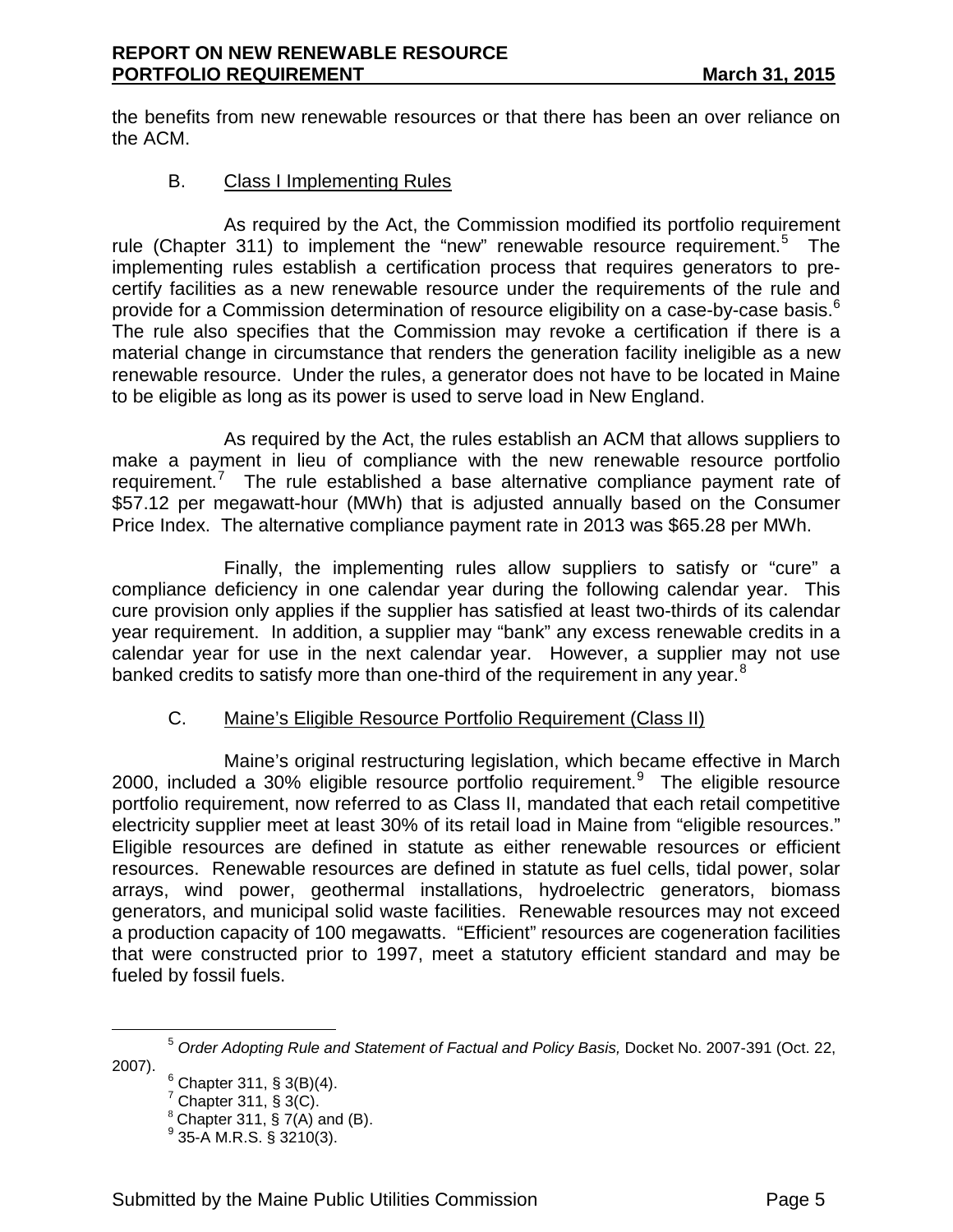#### D. Renewable Energy Credits

Most of the compliance with Maine's portfolio requirements occurs through the purchase of renewable energy credits (RECs). The New England Power Pool (NEPOOL) has established a REC trading and tracking mechanism referred to as the Generation Information System (GIS). This system allows for the trading of the renewable attribute of a MWh separately from the energy value of the MWh. The GIS serves to significantly simplify compliance by suppliers and verification by regulatory commissions, and avoids double counting. Consistent with statutory direction,  $10$  the Commission requires suppliers in the ISO-NE to verify compliance with the portfolio requirement through the GIS. Because it is not part of ISO-NE and too small to support its own GIS, northern Maine does not have a comparable REC trading and tracking system and, therefore, compliance is verified through contractual documentation and market settlement data.

# **III. IMPLEMENTATION AND COMPLIANCE**

# A. Certified Generators

The implementing rules require generation facilities to be certified by the Commission as a Class I new renewable resource before such facilities can be used to satisfy Maine's new renewable resource portfolio requirement. However, not all of the facilities that have been certified are in-service and many of the facilities are also eligible for portfolio requirements in other New England states.<sup>[11](#page-5-1)</sup> Presently, there are approximately 70 certified facilities, with a total capacity of approximately 1140 MW.

# B. Exempt Sales

Electricity suppliers are required to demonstrate compliance with the five percent new renewable resource portfolio requirement for calendar year 2013. However, any retail electricity sales made pursuant to a supply contract or a standard offer service arrangement executed on or before September 20, 2007 (the effective date of the Act) are exempt from portfolio requirement compliance until the end of the current term of the arrangement. During 2013, approximately 142,616 MWh, or 1.16% of Maine's electricity sales, were exempt from the new renewable resource portfolio requirement as a result of the pre-existing contract exemption.

Electricity sales to serve qualified Pine Tree Development Zone businesses established under Title 30-A are exempt from the portfolio requirements. During 2013, approximately 66,179 MWh, or 0.54% of Maine's electricity sales, were exempt from the new renewable resource portfolio requirement as a result of the Pine Tree Zone exemption.

<span id="page-5-1"></span><span id="page-5-0"></span> $10$  The portfolio requirement statute states that the Commission shall allow competitive providers to satisfy the portfolio requirements through the use of RECs if it determines that a reliable system of electrical attribute trading exists. 35-A M.R.S.§ 3210(8). The Commission has determined that the GIS is

 $11$  A list of the certified facilities is attached to this Report as Attachment 1.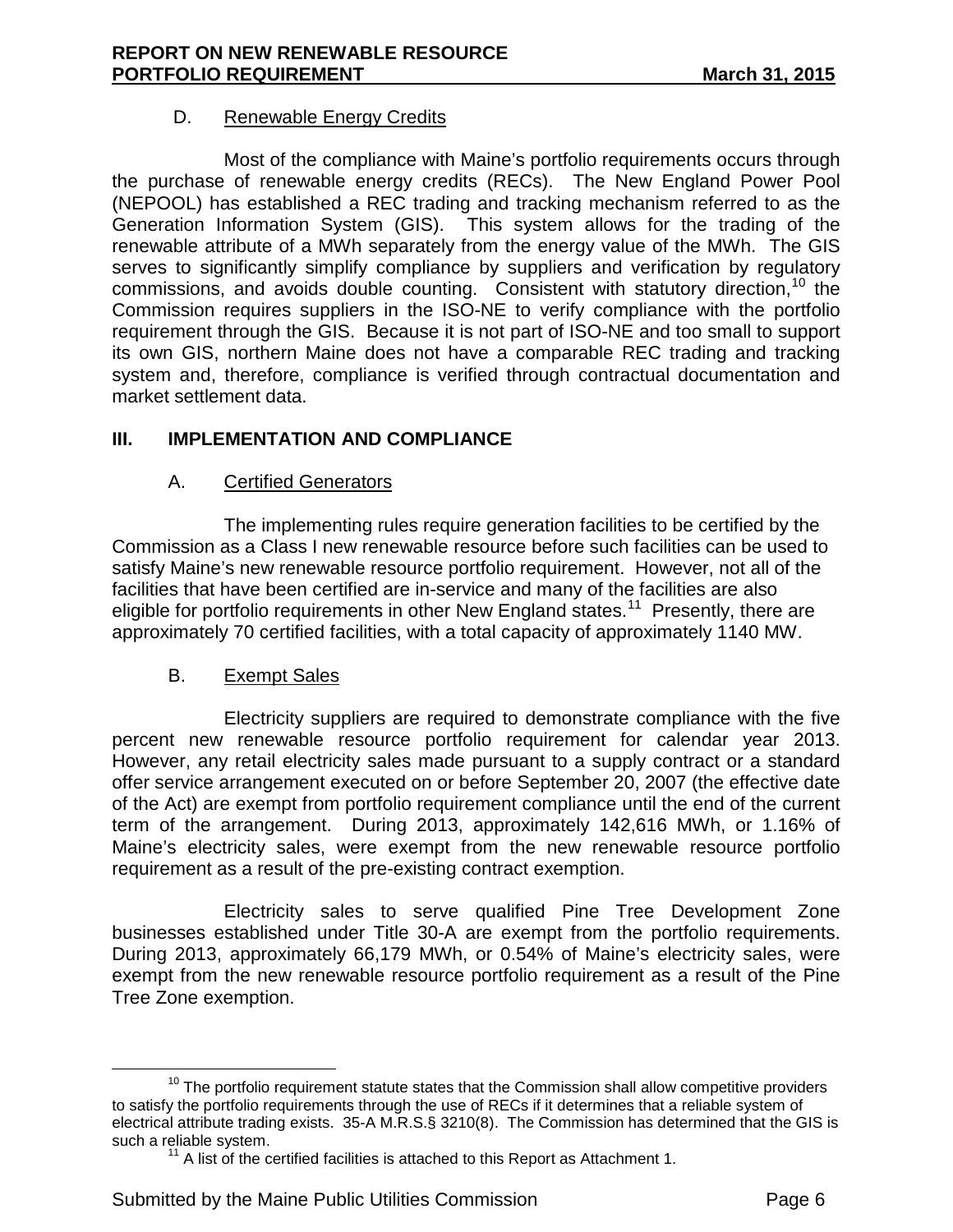### C. New Renewable Portfolio Requirement (Class I); Resources and Cost Impacts

The following chart shows the mix of resources used to satisfy Maine's new renewable resource portfolio requirement during 2013.



As the table below shows, the RECs from twenty-one facilities were used by suppliers to comply with the 2013 new renewable resource requirement. Seventeen of the facilities are biomass, three are hydro, and one is a wind facility. Eighteen of the twenty-one facilities are located in Maine, one is located in Connecticut, one is located in Massachusetts and one is located in Vermont. Of the approximately 727,291 RECs purchased to meet the portfolio requirement in 2013, 97% came from facilities located in Maine.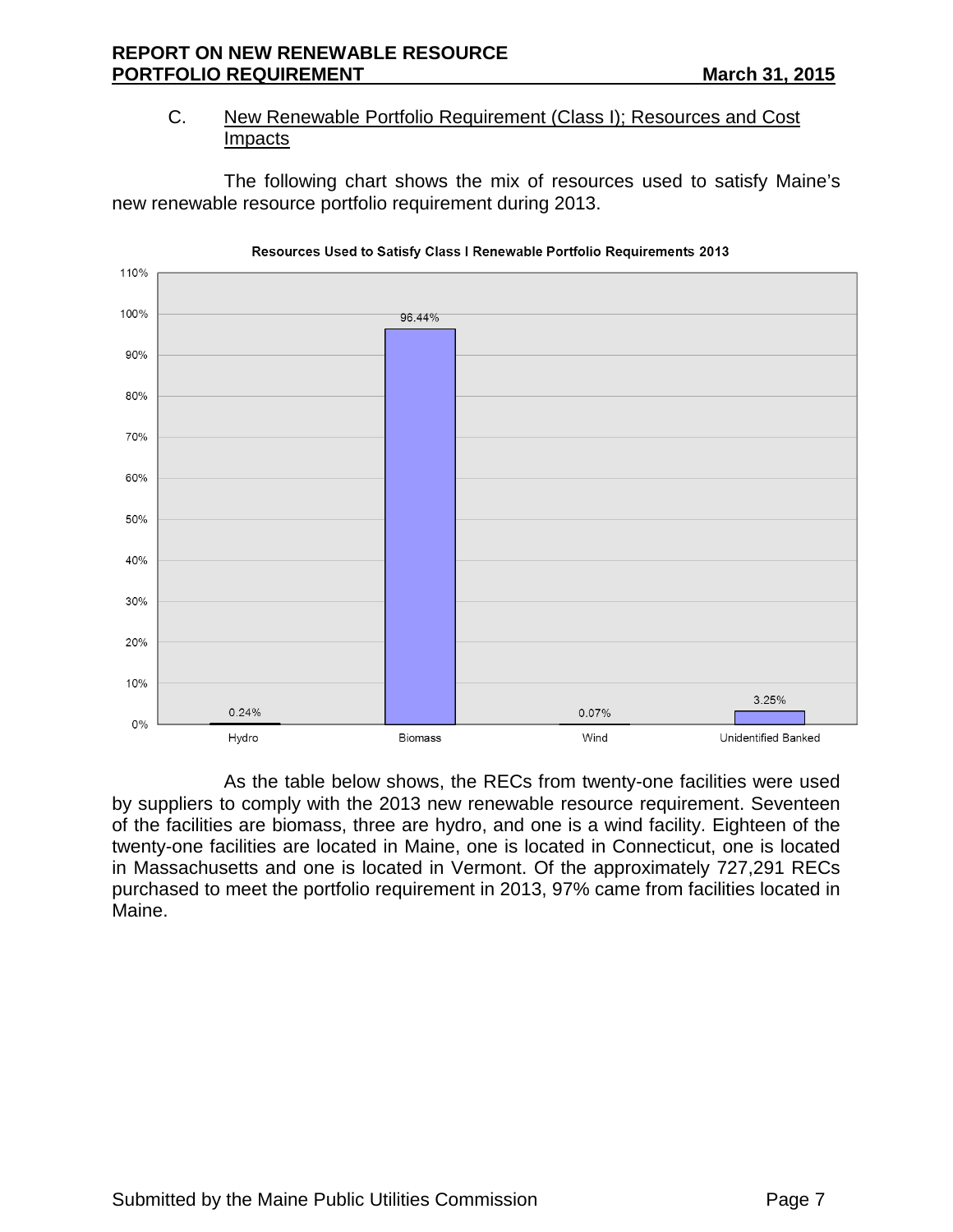| <b>Fuel Type and State</b> | <b>No. of Facilities</b> | <b>GIS Certificates</b> | % of Total |
|----------------------------|--------------------------|-------------------------|------------|
| $Hydro - VT$               |                          | 805                     | 0.11%      |
| $Hydro - CT$               |                          | 384                     | 0.05%      |
| Hydro - MA                 |                          | 569                     | 0.08%      |
| Biomass-ME                 | 17                       | 701,400                 | 96.44%     |
| $Wind - ME$                |                          | 520                     | 0.07%      |
| Banked from Previous       |                          |                         |            |
| Years                      |                          | 23,613                  | 3.25%      |
| <b>Total - Overall</b>     | 21                       | 727,291                 | 100%       |
| $Total - ME$               | 18                       | 701,920                 | 96.51%     |

The cost to ratepayers of Maine's new renewable resource portfolio requirement is estimated by the cost of compliance by suppliers, primarily through their purchase of RECs. For calendar year 2013, 88.51% of the Class 1 RPS requirement was satisfied through the purchase of RECs during that year, 0.008% was satisfied through the ACM, 10.64% was satisfied using RECs banked from 2012 and 0.1334% will be satisfied during the 2014 cure period allowed by the rule. Finally, 138,785 RECs were purchased in 2013 and banked for future use and an additional 8,077 RECs were purchased where the CEP did not indicate whether the certificates were banked. Lastly, one CEP, Peoples Power & Gas (Peoples), went out of business and filed for bankruptcy at the end of 2013. Peoples did not file an annual report and there was no evidence in the GIS system that it had met the RPS requirements. The Commission estimates that People's should have purchased approximately 5,146 RECs to meet the Class I RPS requirements.

During 2013, the cost of RECs used for compliance ranged from approximately \$1.50 per MWh to \$60 per MWh, with an average cost of \$19.87 per MWh and a total cost of \$14,292,438. The cost of Maine Class I RECs has dropped substantially since 2013 and they are currently trading in the range of \$3.00 to \$5.00. Two suppliers chose to satisfy either all or a portion of the portfolio requirement through the ACM at the rate of \$65.28 per MWh for a total cost of \$3,811. Thus, the total cost to ratepayers during 2013 was \$14,296,249, which translates into an average rate impact of about 0.12 cents per kWh (or about 60 to 65 cents monthly for a typical residential bill). In percentage terms, this translates to a residential customer bill impact of about  $1\%$ .

### D. Eligible Resources Portfolio Requirement (Class II); Resources and Cost **Impacts**

The following chart shows the mix of resources used to satisfy Maine's Class II renewable resource portfolio requirement during 2013.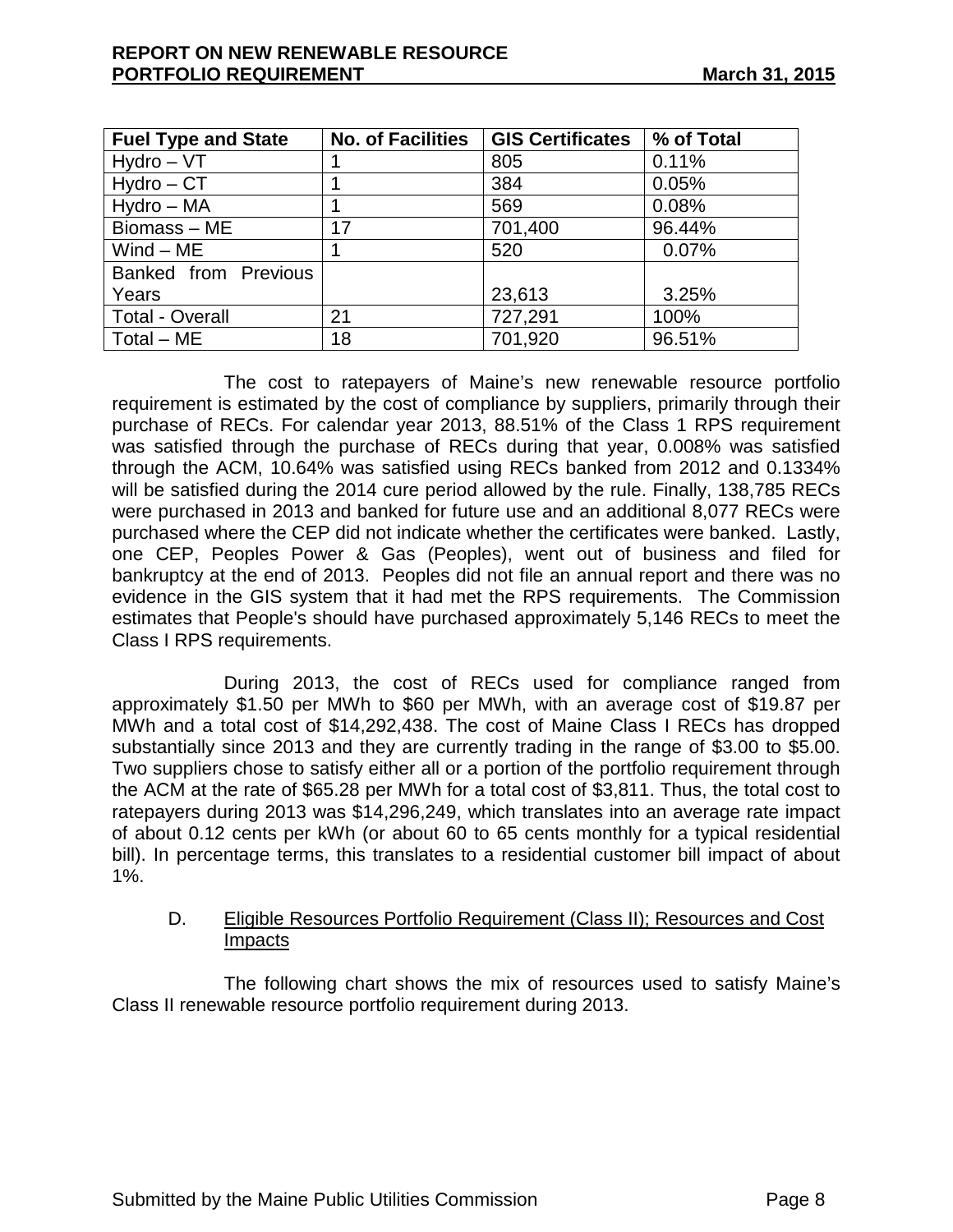

During 2013, the costs of RECs used to satisfy the eligible resource portfolio requirement ranged from \$0.00 per MWh (some RECs were provided for free as part of an energy transaction) to \$1.00 per MWh, with an average cost of \$0.16 per MWh and a total cost of \$589,386. This translates into less than three cents per month on a typical residential bill.

# E. Portfolio Requirement Percentage Suspension

The Act allows the Commission to suspend scheduled percentage increases in the Class I portfolio requirement if it finds that investment in new renewable resources has not been sufficient for suppliers to satisfy the requirement, the requirement has burdened electricity customers without providing the benefits from new renewable resources or that there has been an over reliance on the ACM. As specified in section III(C) above, nearly all of the compliance with the Class I portfolio requirement occurred through the purchase of RECs with very limited reliance on the ACM at an average REC cost that is substantially less than the alternative compliance payment. Thus, it appears clear that renewable resource development and operation has been sufficient for suppliers to satisfy the Class I portfolio requirement without reliance on the ACM. Accordingly, the Commission did not act to suspend percentage increases in the portfolio requirement in 2013.

# F. Status of Renewable Resource Development

Maine's portfolio requirement operates in conjunction with the portfolio requirements in the other New England states to promote the development of